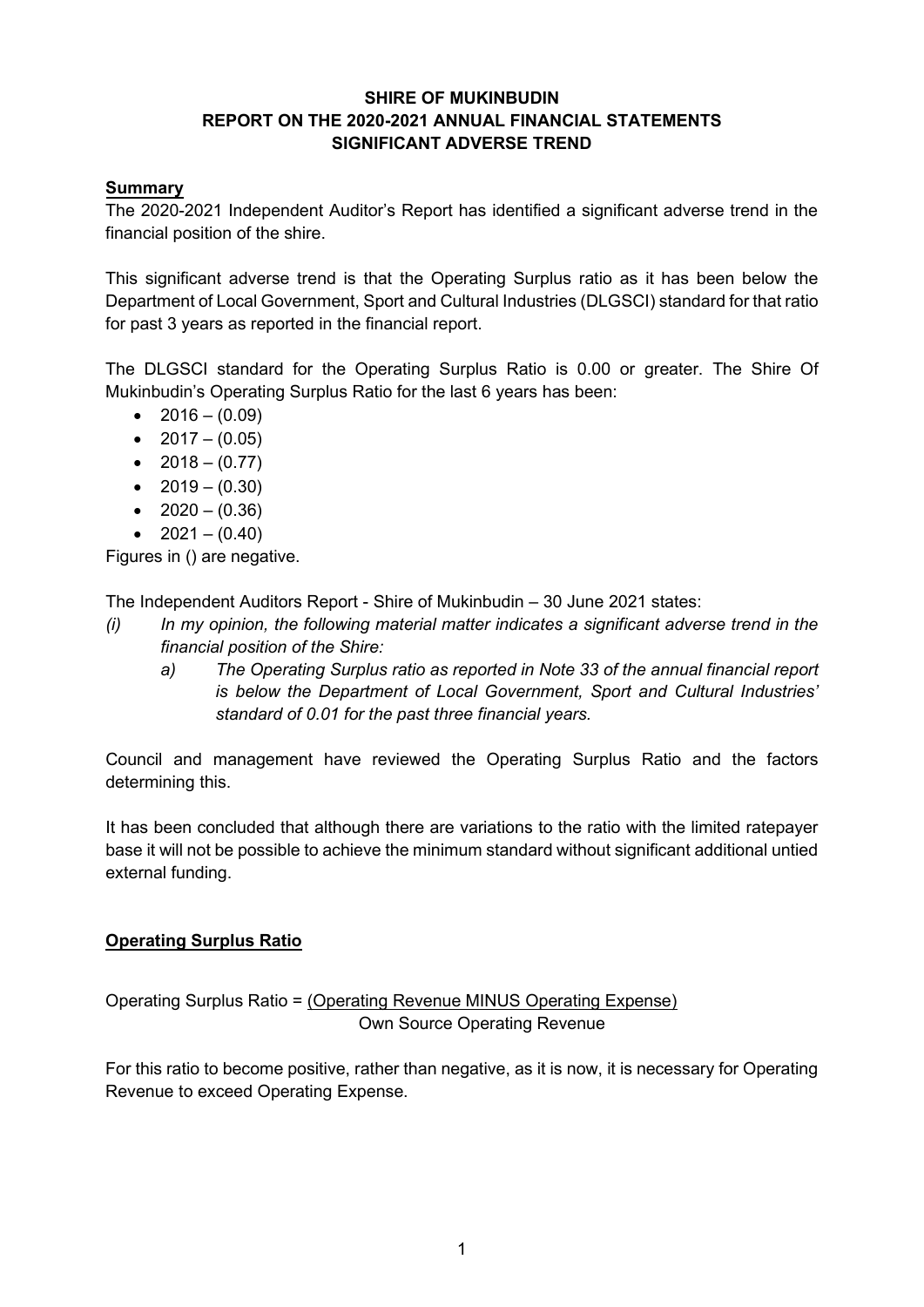### Operating Revenue

"Operating Revenue" excludes grants and contributions for the development or acquisition of assets.

Operating revenue includes rates, fees & charges and operating grants. The only income the council can control is rates, fees and charges. Based on the audited 2020-2021 figures to correct the situation:

a) All rates, fees and charges would have to increase by over 43%

or

b) Rates would have to increase over 63%.

Increases of this magnitude are clearly unacceptable and unaffordable to the ratepayers and council's customers.

The only practical way that this ratio could be become positive through an increase in income in the foreseeable future would be if the untied Financial Assistance Grant (Excluding the Road component) were increased by at least 68%.

### Operating Expense

A major component of Council's Operating Expense is depreciation, this makes up almost 37% of councils operating expenditure and this is largely beyond council's control and subject to significant changes from year to year.

Another 10.3% is spent on essential road maintenance.

If a reduction in operating expenses alone is made in order to meet the essential target for the Operating Surplus Ratio the reduction in operating expenditure would need to be approximately \$797,000. This could not be achieved without impacting on Council's ability to meet its essential responsibilities and legal compliance obligations.

#### Own Source Operating Revenue

Own Source Operating Revenue is revenue from rates and service charges, fees and user charges, reimbursements and recoveries, interest income and profit on disposal of assets. This in the only component of the ratio that is subject to significant Council control.

Changes in this figure will change the magnitude of the ratio however to it is essential that Operating Revenue exceed Operating Expense for the Operating Surplus Ratio meet the DLGSCI minimum standard of 0.01.

#### Final Approach

The following alternatives have been considered:

a) A publicly unacceptable fees and charges and/or rates increase.

and/or

b) An unworkable decrease in service and compliance levels to reduce operating expenditure.

or

c) Accepting that the in the foreseeable future Operating Surplus Ratio will be reported as having a significant adverse trend.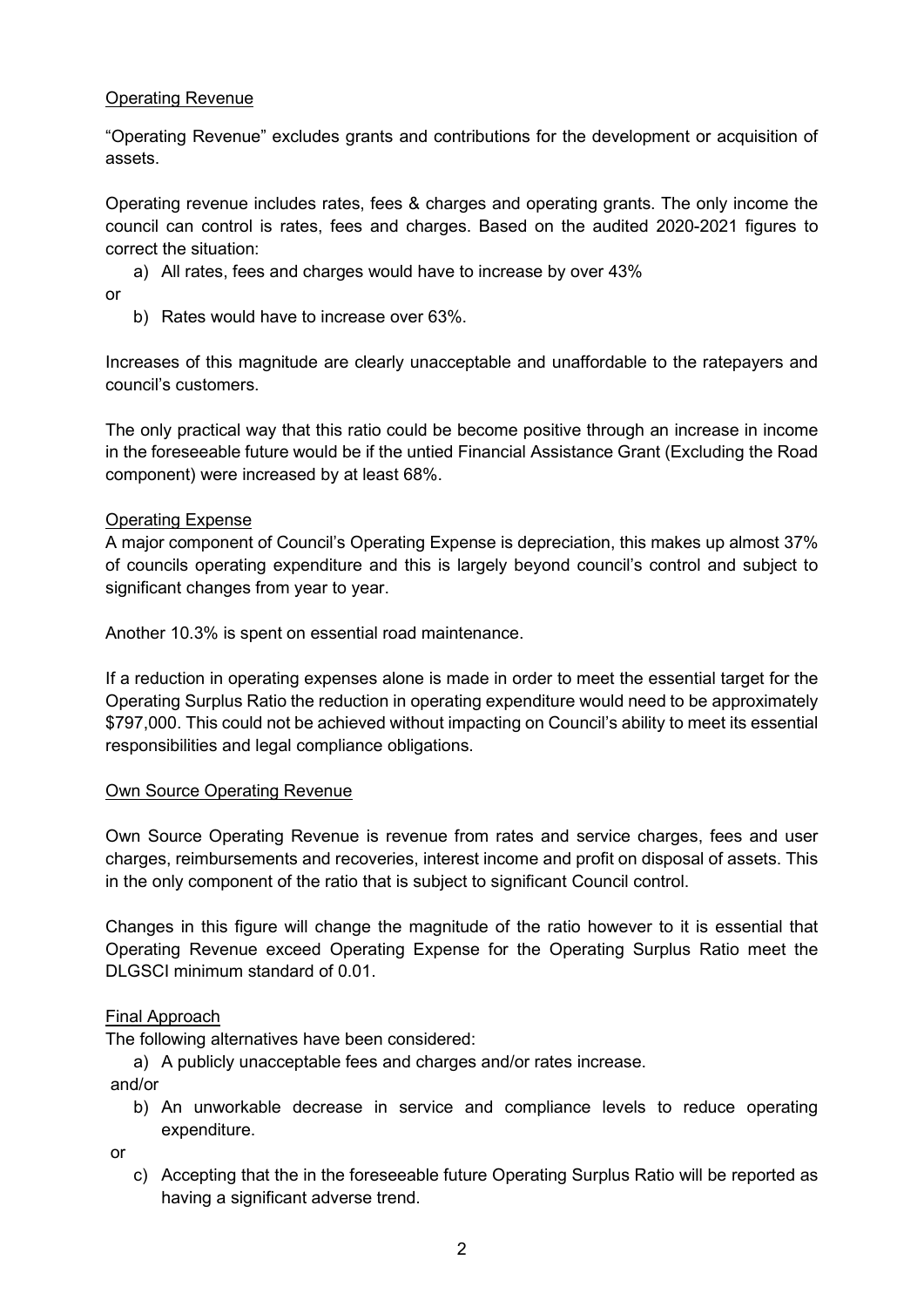After considering these options it is considered that the best way council can serve its community and visitors is to accept that in the foreseeable future Operating Surplus Ratio will be reported as having a significant adverse trend.

# **Additional Information and Future Considerations**

#### Historical and Background Information

On 28 October 2017 the Local Government Act 1995 Section 7.12A paragraphs 3 to 5 inclusive were amended to include the following requirements:

- i. A local government must prepare a report addressing any matters identified as significant by the auditor.
- ii. Give a copy of that report to the Minister  $within 3 months$  after the audit report is received by the local government.
- iii. Within 14 days after a local government gives a report copy to the Minister

These changes were first implemented for the 2017-2018 financial year and ratios were measured against the Department of Local Government, Sport and Cultural Industries (DLGSCI) standard.

In the 2017-2018 financial year a significant adverse trend was reported as the Asset Sustainability and Operating Surplus ratios had been below the DLGSCI standard for those ratios for past 3 years as reported in the financial report.

Ratios can be measured relative to the minimum DLGSCI standard or the minimum OAG standard. The standards are sometimes different as shown below.

| Ratio                              | <b>DLGSCI Standard</b> | <b>OAG Standard</b> |
|------------------------------------|------------------------|---------------------|
| <b>Current Ratio</b>               | 1.00                   | 1.00                |
| <b>Asset Consumption Ratio</b>     | 0.50                   | 0.45                |
| <b>Asset Renewal Funding Ratio</b> | 0.75                   | 0.60                |
| <b>Asset Sustainability Ratio</b>  | 0.90                   | 0.80                |
| Debt Service Cover Ratio *         | 2.00                   | 1.90                |
| <b>Operating Surplus Ratio</b>     | 0.01                   | 0.00                |
| Own Source Revenue Coverage Ratio  | 0.40                   | 0.35                |

Source; Moore Stephens - *Short Guide to Financial Ratios May 2019*

\* The Treasury Cooperation's minimum guideline for the Debt Service Cover Ratio is 3.00.

At 30 June 2021 the minimum OAG Standard was used to determine if a "significant adverse trend" exists. Ratios below the DLGSCI standard but meeting the OAG standard may be considered adverse but not "significant".

However whenever and ratio meets the requirements to be reported as having a "significant adverse trend" it will be reported in reference to the DLGSCI standard.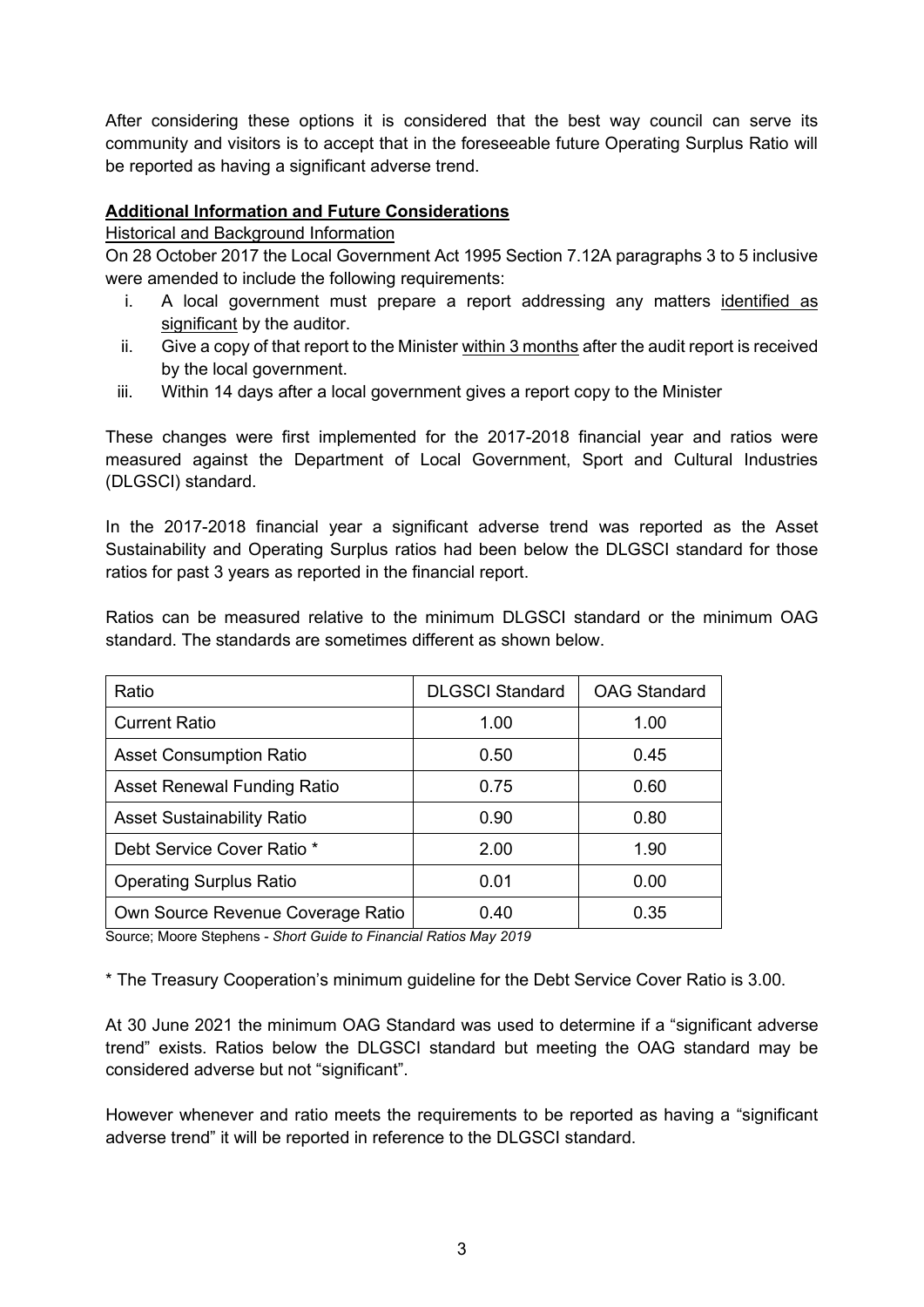### Asset Sustainability Ratio

# Asset Sustainability Ratio = Capital Renewal and Replacement Expenditure **Depreciation**

The Shire Of Mukinbudin's Asset Sustainability Ratio for the last 5 years has been:

- $2016 0.81$
- $2017 0.58$
- $2018 0.78$
- $2019 1.01$
- $2020 0.87$
- $2021 0.63$

As expected, the Asset Sustainability Ratio decreased and for 2020-2021 was 0.63. However although below the OAG standard of 0.80 this has not been the case for 3 consecutive years and therefore the Asset Sustainability Ratio is not considered to be an indicator of a significant adverse trend in 2020-2021.

The Asset Sustainability Ratio was expected to decrease in 2020-2021 due to new building completion and new plant and an associated increase in depreciation. For similar reasons it may not be possible to regain the OAG minimum standard of 0.80 with the limited rate base and a reliance on external funding beyond councils control.

# Operating Surplus Ratio

The 2021-2021 Independent Audit Report again identified a significant adverse trend in the financial position of the shire with respect to the Operating Surplus Ratio with a slightly worse figure from the previous year, it changed from (0.36) to (0.40).

This decrease was expected in the Operating Surplus Ratio the was predicted due to new building construction and new plant and an associated increase in depreciation which will increase the overall operating expense and decrease the ratio.

The Ratio Operating Surplus Ratio unlikely to meet the OAG standard in the foreseeable future.

# The Future

Although the Shire of Mukinbudin has control over rates and fees charged and most cash expenses incurred there are practical limits imposed in making Mukinbudin an affordable and friendly place to live whilst maintaining service levels to the community.

Other factors beyond the Shire of Mukinbudin's control can play a much more significant part in determining ratios. The most significant items are:

- Depreciation This will change due to revaluations, annual reviews and changes in accounting standards. A revaluation of Land & Buildings is scheduled for 2021-2022.
- External grants These may change in value or timing. Over the recent years a significant proportion of our operating grants have been prepaid. Should this not occur it would have a very significant adverse impact on the on the ratios in that year.